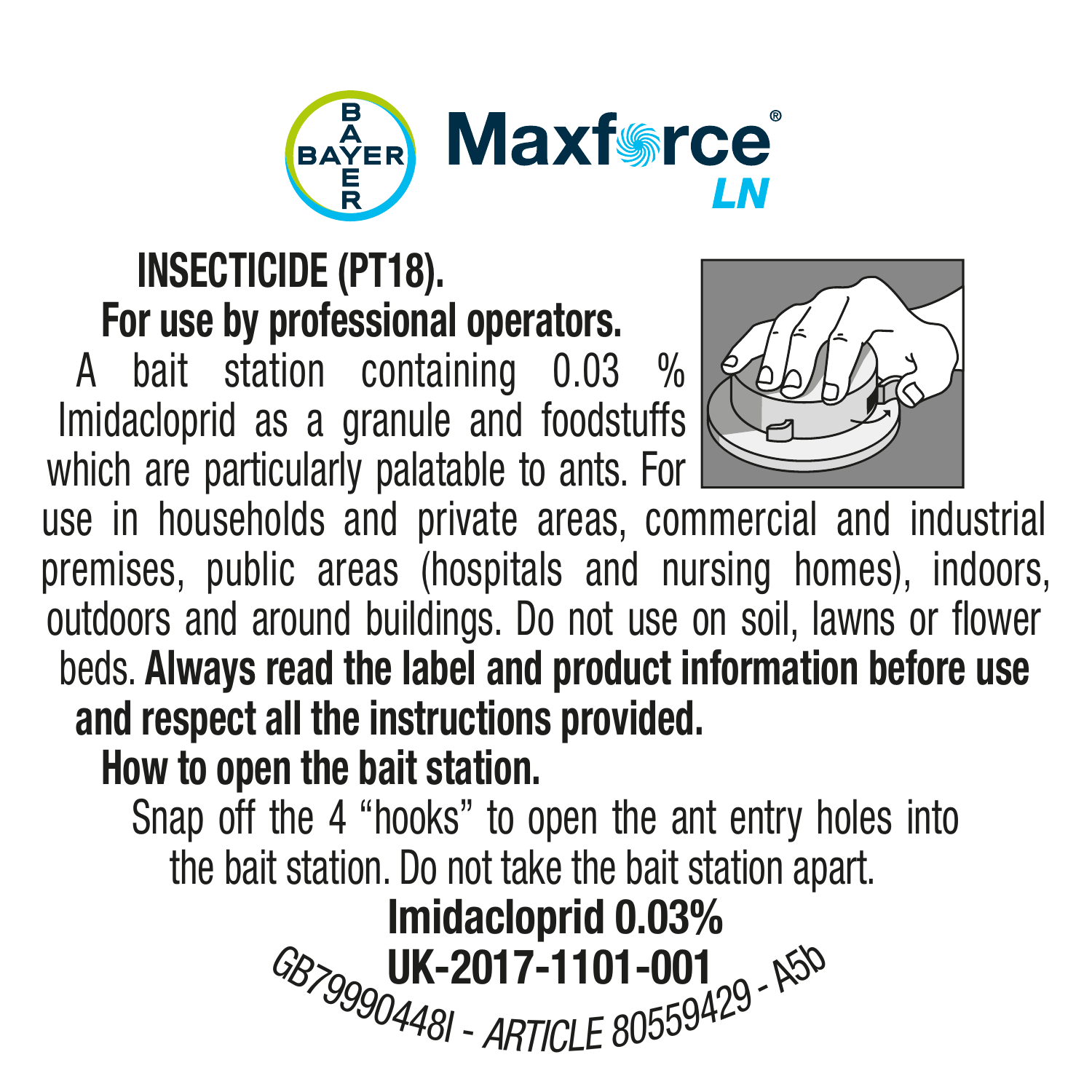

*Approval Holder:* Bayer Environmental Science, Bayer CropScience Limited, 230 Cambridge Science Park, Milton Road, Cambridge, CB4 0WB.

For 24 hour emergency information contact: Bayer CropScience Ltd. - Telephone: 00800 1020 3333 *Further information is available from:* Tel: 00800 12149451 www.environmentalscience.bayer.co.uk for Safety Data Sheet & larger label.

<sup>G</sup>B80189052<sup>I</sup> - *<sup>A</sup>RTICL<sup>E</sup> <sup>8</sup>055942<sup>9</sup>* - <sup>A</sup>5<sup>b</sup>

Maxforce® is a Registered Trade Mark of Bayer. © Copyright of Bayer 2018.

> Manufacturing date / Batch number: see package.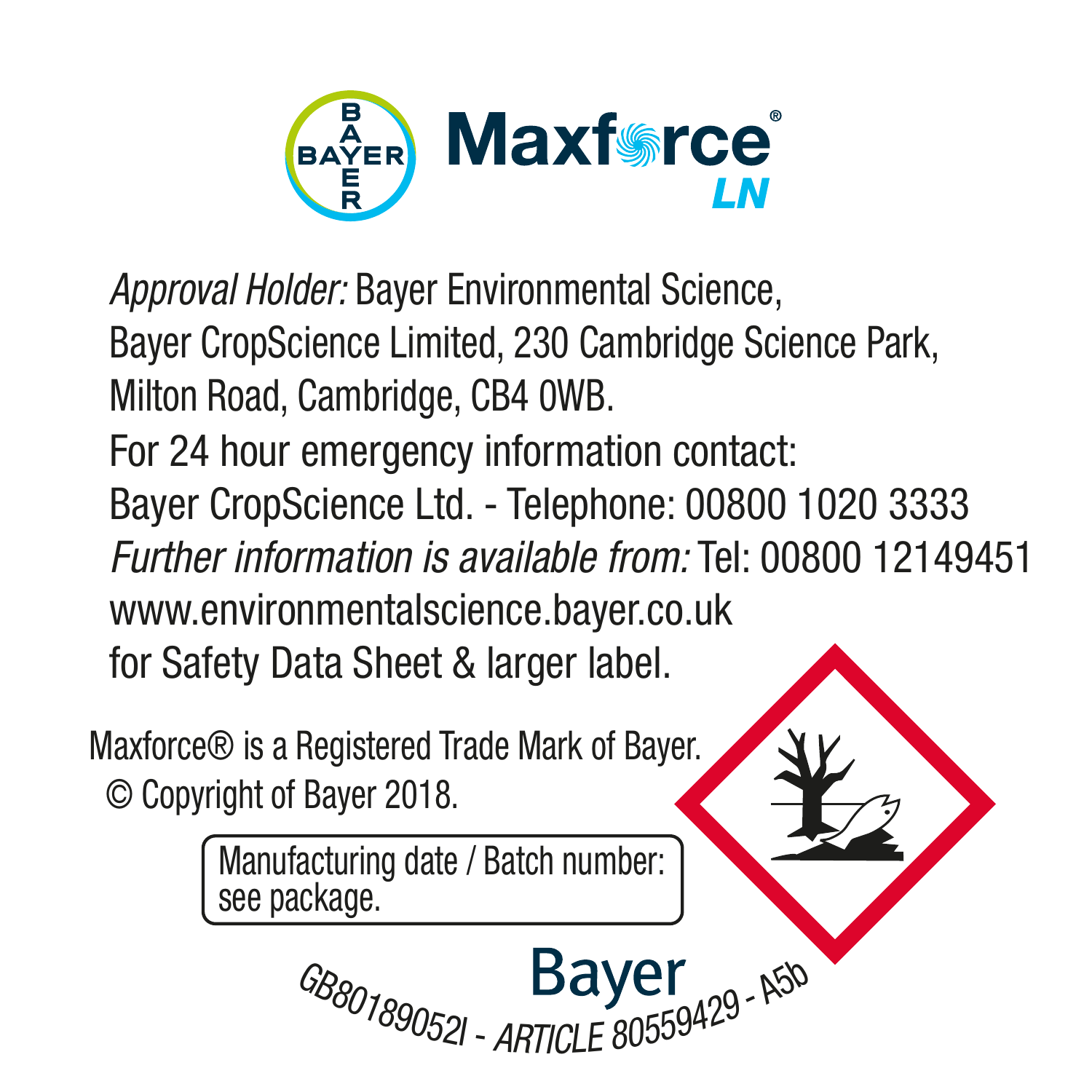

#### How to open the bait station:

Remove from sachet and snap off the 4 "hooks" to open the ant entry holes into the bait station. Position where ants can be seen and ensure the bait station is protected from rain. Do not take the bait station apart.

#### Application Rate:

Each bait station contains 3.3 g bait (1.0 mg imidacloprid) and should be applied at the rate of one bait station per target ant nest. If an infestation is severe, then two bait stations per nest may be used. Maximum 2 bait stations per nest. Maximum 2 bait stations per location or ant trail. Check the bait points once a week. Bait stations should not be replaced more than every 4 weeks. Avoid continuous use of the product.